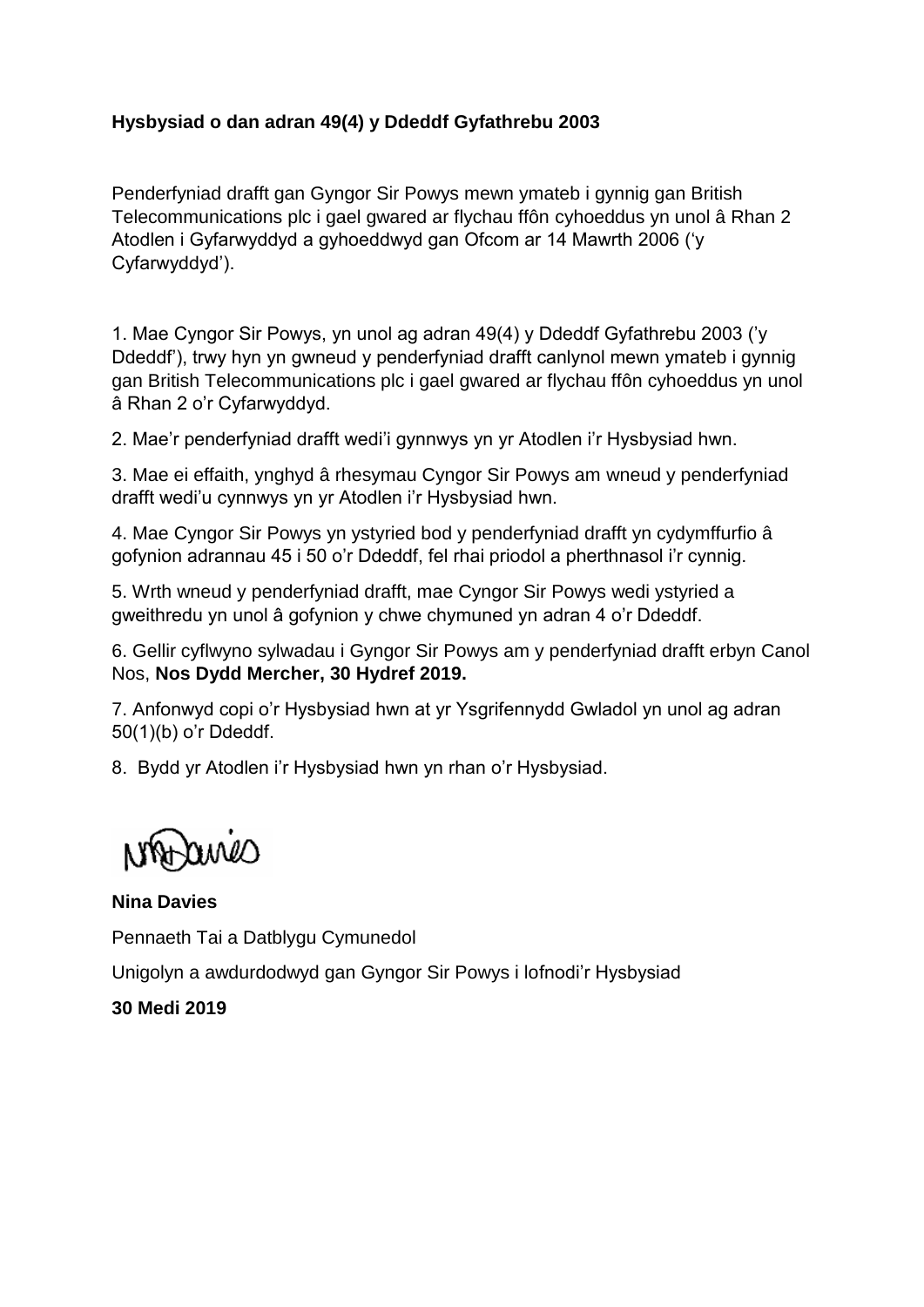## Powys (South)

|                  |                                                                         |                    | Nifer y<br>galwadau<br>yn y 12<br>mis | <b>Hysbysiad</b><br><b>BT</b><br><b>Postiwyd</b><br>ar Ffôn | Penderfyniad |                                                                                                                                                                                                                                                                                                                                                                                                                                                                    |  |  |  |  |
|------------------|-------------------------------------------------------------------------|--------------------|---------------------------------------|-------------------------------------------------------------|--------------|--------------------------------------------------------------------------------------------------------------------------------------------------------------------------------------------------------------------------------------------------------------------------------------------------------------------------------------------------------------------------------------------------------------------------------------------------------------------|--|--|--|--|
| <b>Rhif Ffon</b> | Cyfeiriad                                                               | Cod post           | diwethaf                              | talu                                                        | drafft       | Sylwadau/ Rhesymau                                                                                                                                                                                                                                                                                                                                                                                                                                                 |  |  |  |  |
| 01639720330      | PCO HIGH STREET<br>PONT NEDD FECHAN<br><b>NEATH</b>                     | <b>SA11 5NP</b>    |                                       | 08/01/2017                                                  | Cytuno       | No expressions of interest received                                                                                                                                                                                                                                                                                                                                                                                                                                |  |  |  |  |
| 01639720385      | <b>PCO</b><br>PONTNEATHVAUGHAN<br><b>ROAD GLYNNEATH</b><br><b>NEATH</b> | <b>SA11</b><br>5NR | 5 <sup>1</sup>                        | 08/01/2017                                                  | Gwrthwynebu  | Ystradfellte CC confirms that the area is heavily used<br>by tourists and there have been numerous call-outs for<br>the emergency services to accidents having occurred<br>by people falling in the neighbouring gorge / rivers and<br>the regular need to call the emergency services.<br>Due to the terrain, there is no mobile signal near either<br>kiosk from any network.<br>Local Powys County Councillor has confirmed support<br>to retain this payphone. |  |  |  |  |
|                  |                                                                         |                    |                                       |                                                             |              |                                                                                                                                                                                                                                                                                                                                                                                                                                                                    |  |  |  |  |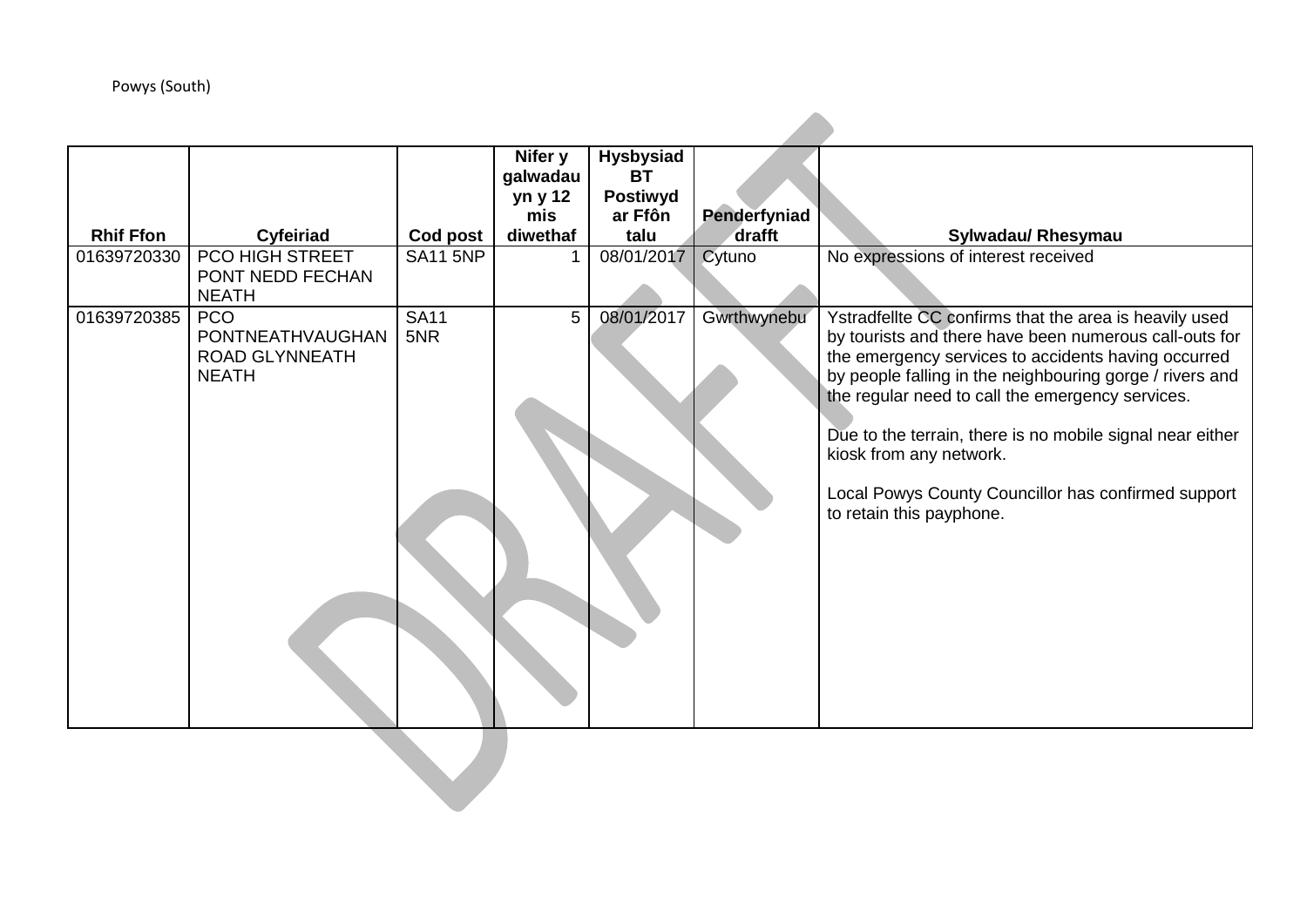|                  |                                                                                           |                 | Nifer y<br>galwadau<br>yn y 12<br>mis | <b>Hysbysiad</b><br><b>BT</b><br><b>Postiwyd</b><br>ar Ffôn | Penderfyniad |                                                                                                                                                                                                                                                                                         |
|------------------|-------------------------------------------------------------------------------------------|-----------------|---------------------------------------|-------------------------------------------------------------|--------------|-----------------------------------------------------------------------------------------------------------------------------------------------------------------------------------------------------------------------------------------------------------------------------------------|
| <b>Rhif Ffon</b> | Cyfeiriad                                                                                 | Cod post        | diwethaf                              | talu                                                        | drafft       | <b>Sylwadau/ Rhesymau</b>                                                                                                                                                                                                                                                               |
| 01639720554      | PCO PCO1<br>YSTRADFELLTE<br>ABERDARE                                                      | <b>CF44 9JE</b> | 0                                     | 08/01/2017                                                  | Gwrthwynebu  | Ystradfellte CC confirms that the area is heavily used<br>by tourists and there have been numerous call-outs for<br>the emergency services to accidents having occurred<br>by people falling in the neighbouring gorge / rivers and<br>the regular need to call the emergency services. |
|                  |                                                                                           |                 |                                       |                                                             |              | Due to the terrain, there is no mobile signal near either<br>kiosk from any network.                                                                                                                                                                                                    |
|                  |                                                                                           |                 |                                       |                                                             |              | Local Powys County Councillor has confirmed his<br>support to retain this payphone.                                                                                                                                                                                                     |
| 01639730211      | PCO PCO1 PENYCAE<br><b>SWANSEA</b>                                                        | SA9 1GP         | 0                                     | 09/01/2017                                                  | Gwrthwynebu  | Isolated community. Key transport route. Weak or no<br>mobile phone signal in the area. Area popular with<br>tourists/outdoor activity recreation. Safety concern.                                                                                                                      |
| 01639730270      | <b>PCO YNYSWEN</b><br>PENYCAE SWANSEA                                                     | SA91YT          | $\overline{0}$                        | 09/01/2017                                                  | Cytuno       | No expressions of interest received                                                                                                                                                                                                                                                     |
| 01639842373      | <b>JCN HEOL GIEDD</b><br>PUBLIC CALL OFFICE<br><b>TAWELFAN</b><br><b>CWMGIEDD SWANSEA</b> | SA9 1NA         | 0                                     | 09/01/2017                                                  | Cytuno       | No expressions of interest received                                                                                                                                                                                                                                                     |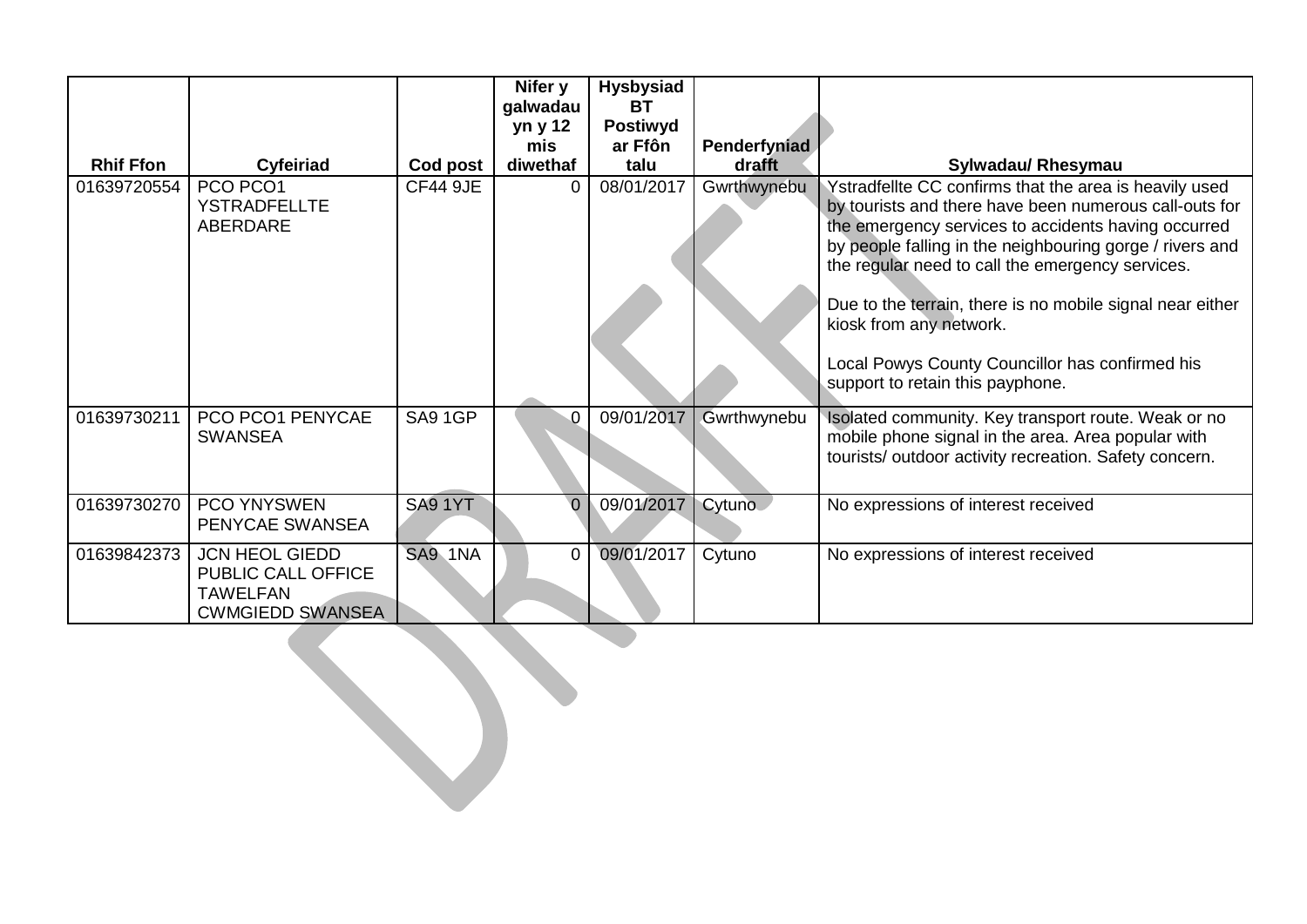|                  |                                                     |          | Nifer y<br>galwadau<br>yn y 12 | <b>Hysbysiad</b><br><b>BT</b><br><b>Postiwyd</b> |              |                                                                                                                                                                                                                                                                                                                                                                                                                                                                                                                                                                |
|------------------|-----------------------------------------------------|----------|--------------------------------|--------------------------------------------------|--------------|----------------------------------------------------------------------------------------------------------------------------------------------------------------------------------------------------------------------------------------------------------------------------------------------------------------------------------------------------------------------------------------------------------------------------------------------------------------------------------------------------------------------------------------------------------------|
|                  |                                                     |          | mis                            | ar Ffôn                                          | Penderfyniad |                                                                                                                                                                                                                                                                                                                                                                                                                                                                                                                                                                |
| <b>Rhif Ffon</b> | Cyfeiriad                                           | Cod post | diwethaf                       | talu                                             | drafft       | Sylwadau/ Rhesymau                                                                                                                                                                                                                                                                                                                                                                                                                                                                                                                                             |
| 01873810248      | PCO KIOSK<br><b>FFAWYDDOG</b><br><b>CRICKHOWELL</b> | NP8 1PY  | $\overline{2}$                 | 15/12/2016                                       | Gwrthwynebu  | Llangattock Green Valleys CIC confirm that this is an<br>isolated hamlet in a rural setting where walkers and<br>visitors are often lost and in need of support. Weak or<br>no mobile phone signal in the area. Lack of alternative<br>provision. Area popular with tourists/ outdoor activity<br>recreation. Safety concern.                                                                                                                                                                                                                                  |
| 01873810271      | <b>PCO DANYGRUG</b><br><b>CRICKHOWELL</b>           | NP8 1DD  | $\overline{0}$                 | 15/12/2016                                       | Cytuno       | No expressions of interest received                                                                                                                                                                                                                                                                                                                                                                                                                                                                                                                            |
| 01873810278      | PCO KIOSK<br><b>LLANGENNY</b><br><b>CRICKHOWELL</b> | NP8 1HE  | 3 <sup>°</sup>                 | 15/12/2016                                       | Gwrthwynebu  | Vale of Grwyney Community Council confirm that<br>mobile phone signal is non-existent.<br>The area is rural, attracting numerous walkers and<br>horse riders, as well as mountain bikers and children<br>undertaking the Duke of Edinburgh award. The<br>removal of public telephones would leave an area of<br>high leisure usage with no access to emergency<br>services. There is a public safety requirement.<br>Local Powys County Councillor has confirmed his<br>support to retain this payphone.<br>Isolated community. Lack of alternative provision. |
| 01873810315      | PCO CWRT Y GOLLEN<br><b>CRICKHOWELL</b>             | NP8 1XB  | 4                              | 15/12/2016                                       | Cytuno       | No expressions of interest received                                                                                                                                                                                                                                                                                                                                                                                                                                                                                                                            |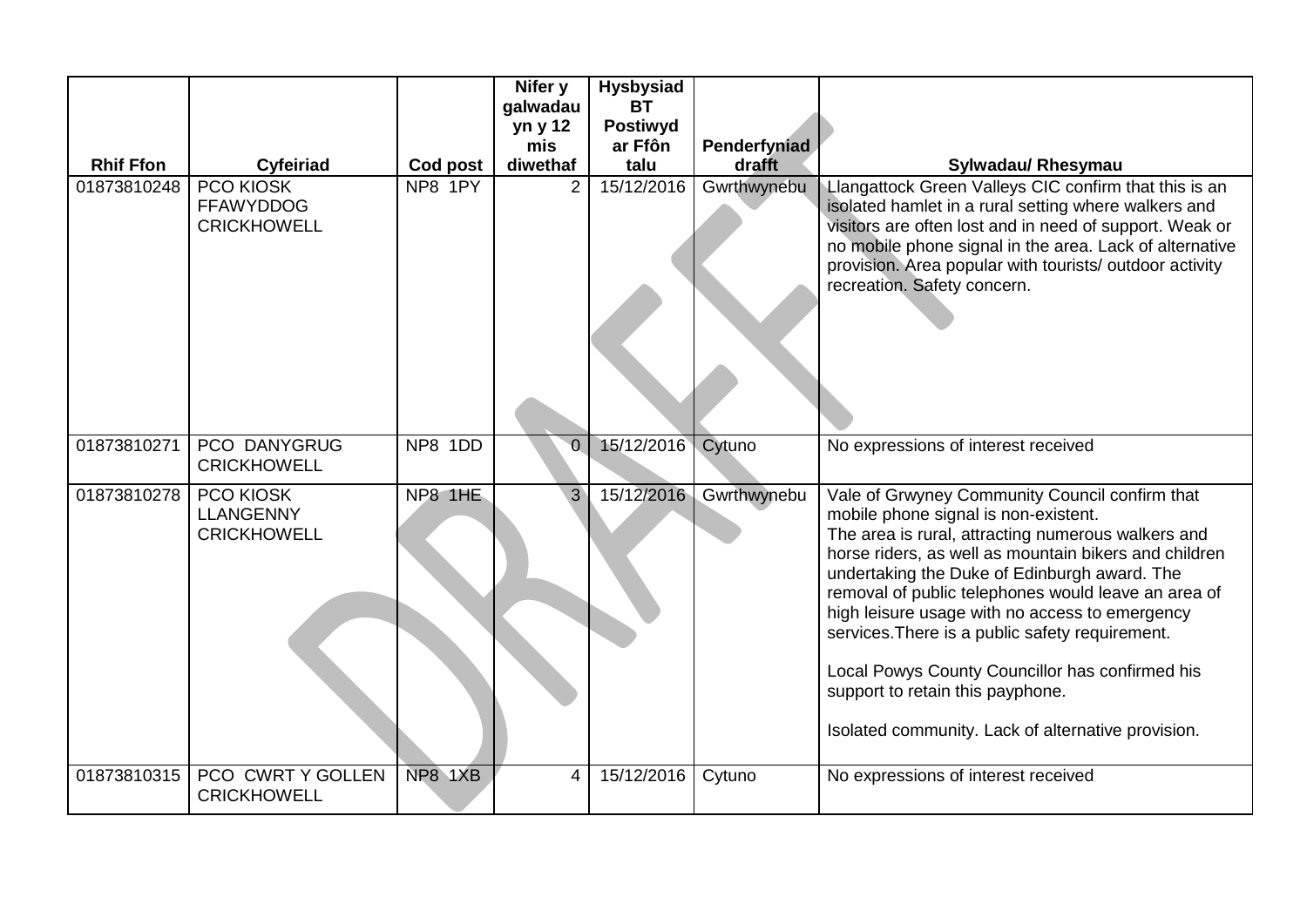|                  |                                                       |          | Nifer y  | <b>Hysbysiad</b> |              |                                                                                                                                                                                                                                                                                                                                                                                                                                                                                                                                                |  |  |
|------------------|-------------------------------------------------------|----------|----------|------------------|--------------|------------------------------------------------------------------------------------------------------------------------------------------------------------------------------------------------------------------------------------------------------------------------------------------------------------------------------------------------------------------------------------------------------------------------------------------------------------------------------------------------------------------------------------------------|--|--|
|                  |                                                       |          | galwadau | <b>BT</b>        |              |                                                                                                                                                                                                                                                                                                                                                                                                                                                                                                                                                |  |  |
|                  |                                                       |          | yn y 12  | Postiwyd         |              |                                                                                                                                                                                                                                                                                                                                                                                                                                                                                                                                                |  |  |
|                  |                                                       |          | mis      | ar Ffôn          | Penderfyniad |                                                                                                                                                                                                                                                                                                                                                                                                                                                                                                                                                |  |  |
| <b>Rhif Ffon</b> | Cyfeiriad                                             | Cod post | diwethaf | talu             | drafft       | Sylwadau/ Rhesymau                                                                                                                                                                                                                                                                                                                                                                                                                                                                                                                             |  |  |
| 01873810451      | PCO KIOSK<br><b>LLANGATTOCK</b><br><b>CRICKHOWELL</b> | NP8 1PH  | 51       | 15/12/2016       | Gwrthwynebu  | Llangattock Green Valleys CIC confirm that this is the<br>only payphone in the village itself and for the same<br>reasons as above needs to retain access. It is also the<br>closest payphone to the River Usk, a fast flowing river.<br>The river is prone to flooding very quickly.<br>Sufficient usage to justify retention of facility. Hub<br>location. Weak or no mobile phone signal in the area.<br>Lack of alternative provision. Area popular with<br>tourists/ outdoor activity recreation. Safety concern -<br>proximity to river. |  |  |
|                  |                                                       |          |          |                  |              |                                                                                                                                                                                                                                                                                                                                                                                                                                                                                                                                                |  |  |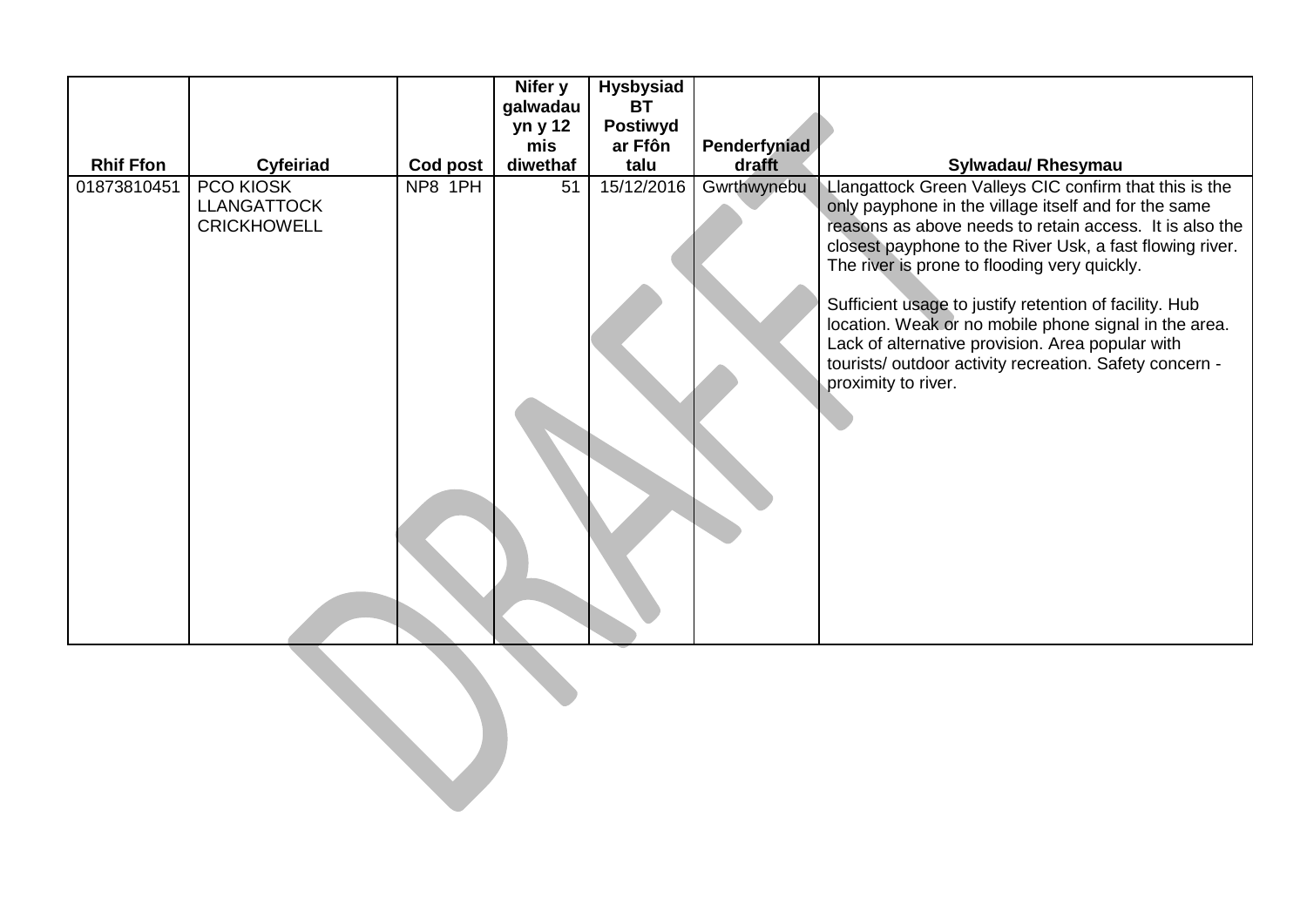|                  |                                                                 |          | Nifer y  | <b>Hysbysiad</b> |              |                                                                                                                                                                                                                                                                                                                                                                                                                                                                                                                                                                                                                                                                                                                                                           |
|------------------|-----------------------------------------------------------------|----------|----------|------------------|--------------|-----------------------------------------------------------------------------------------------------------------------------------------------------------------------------------------------------------------------------------------------------------------------------------------------------------------------------------------------------------------------------------------------------------------------------------------------------------------------------------------------------------------------------------------------------------------------------------------------------------------------------------------------------------------------------------------------------------------------------------------------------------|
|                  |                                                                 |          | galwadau | <b>BT</b>        |              |                                                                                                                                                                                                                                                                                                                                                                                                                                                                                                                                                                                                                                                                                                                                                           |
|                  |                                                                 |          | yn y 12  | <b>Postiwyd</b>  |              |                                                                                                                                                                                                                                                                                                                                                                                                                                                                                                                                                                                                                                                                                                                                                           |
|                  |                                                                 |          | mis      | ar Ffôn          | Penderfyniad |                                                                                                                                                                                                                                                                                                                                                                                                                                                                                                                                                                                                                                                                                                                                                           |
| <b>Rhif Ffon</b> | <b>Cyfeiriad</b>                                                | Cod post | diwethaf | talu             | drafft       | Sylwadau/ Rhesymau                                                                                                                                                                                                                                                                                                                                                                                                                                                                                                                                                                                                                                                                                                                                        |
| 01873810580      | A40 POST OFFICE<br><b>ROW GLANGRWYNEY</b><br><b>CRICKHOWELL</b> | NP8 1EG  | 21       | 15/12/2016       | Gwrthwynebu  | Vale of Grwyney Community Council confirm that<br>mobile phone signal is non-existent.<br>The area is rural, attracting numerous walkers and<br>horse riders, as well as mountain bikers and children<br>undertaking the Duke of Edinburgh award. The<br>removal of public telephones would leave an area of<br>high leisure usage with no access to emergency<br>services. There is a public safety requirement.<br>Local Powys CC member confirmed his support to<br>retain this payphone<br>Sufficient usage to justify retention of facility. Isolated<br>location. Key transport route. Weak or no mobile<br>phone signal in the area. Lack of alternative provision.<br>Area popular with tourists/ outdoor activity recreation.<br>Safety concern. |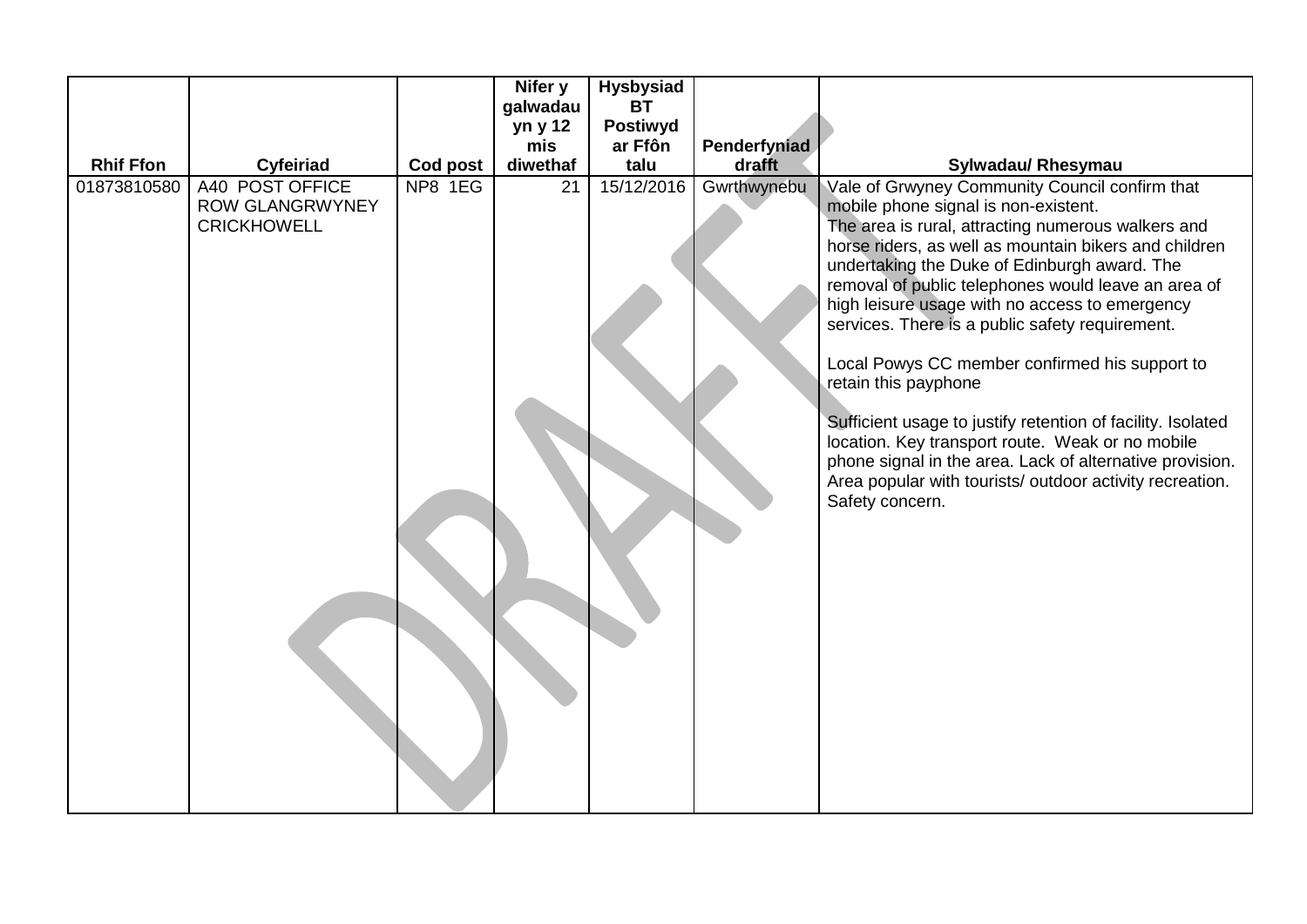|                  |                                    |          | Nifer y        | <b>Hysbysiad</b> |              |                                                                                                                                                                                                                                                                                                                                                                                                                                                                                             |
|------------------|------------------------------------|----------|----------------|------------------|--------------|---------------------------------------------------------------------------------------------------------------------------------------------------------------------------------------------------------------------------------------------------------------------------------------------------------------------------------------------------------------------------------------------------------------------------------------------------------------------------------------------|
|                  |                                    |          | galwadau       | <b>BT</b>        |              |                                                                                                                                                                                                                                                                                                                                                                                                                                                                                             |
|                  |                                    |          | yn y 12        | <b>Postiwyd</b>  |              |                                                                                                                                                                                                                                                                                                                                                                                                                                                                                             |
|                  |                                    |          | mis            | ar Ffôn          | Penderfyniad |                                                                                                                                                                                                                                                                                                                                                                                                                                                                                             |
| <b>Rhif Ffon</b> | Cyfeiriad                          | Cod post | diwethaf       | talu             | drafft       | Sylwadau/ Rhesymau                                                                                                                                                                                                                                                                                                                                                                                                                                                                          |
| 01873810830      | PCO KIOSK THE<br>DARDY CRICKHOWELL | NP8 1PS  | 0              | 15/12/2016       | Gwrthwynebu  | Llangattock Green Valleys CIC confirm that this is a<br>crucial payphone as it is close to Glanusk Estates<br>where Green Man Festival takes place every year with<br>an influx of people ranging in the region of 10,000.<br>Other festivals and cultural events are also in the<br>calendar of events.<br>Isolated location. Weak or no mobile phone signal in<br>the area. Lack of alternative provision. Area popular<br>with tourists/ outdoor activity recreation. Safety<br>concern. |
| 01874622238      | PCO 1PCO<br><b>ABERBRAN BRECON</b> | LD3 9NH  | $\overline{7}$ | 08/01/2017       | Gwrthwynebu  | Isolated community. Weak or no mobile phone signal<br>in the area. Lack of alternative provision. Area popular<br>with tourists/ outdoor activity recreation. Safety<br>concern.                                                                                                                                                                                                                                                                                                            |
|                  |                                    |          |                |                  |              |                                                                                                                                                                                                                                                                                                                                                                                                                                                                                             |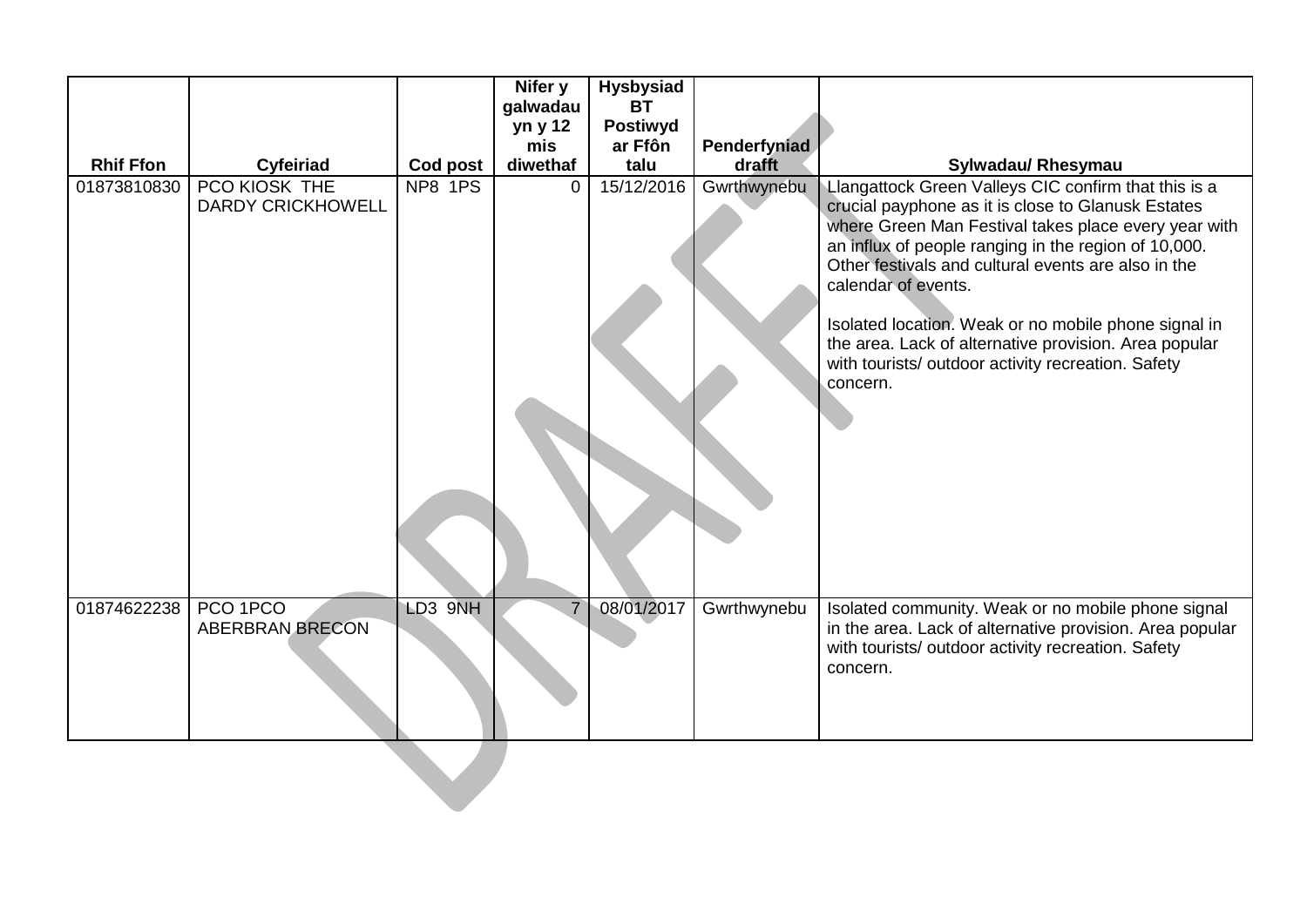|                  |                                                                                 |          | Nifer y<br>galwadau<br>yn y 12<br>mis | <b>Hysbysiad</b><br><b>BT</b><br><b>Postiwyd</b><br>ar Ffôn | Penderfyniad |                                                                                                                                                                                                                                                           |  |  |
|------------------|---------------------------------------------------------------------------------|----------|---------------------------------------|-------------------------------------------------------------|--------------|-----------------------------------------------------------------------------------------------------------------------------------------------------------------------------------------------------------------------------------------------------------|--|--|
| <b>Rhif Ffon</b> | Cyfeiriad                                                                       | Cod post | diwethaf                              | talu                                                        | drafft       | Sylwadau/ Rhesymau                                                                                                                                                                                                                                        |  |  |
| 01874624748      | PCO BRON-Y-CRUG<br><b>BRECON</b>                                                | LD3 9LF  | 108                                   | 08/01/2017                                                  | Gwrthwynebu  | Brecon Town Council member confirms that location is<br>used for emergency calls by the community and<br>visitors.<br>Sufficient usage to justify retention of facility. Weak or<br>no mobile phone signal in the area. Lack of alternative<br>provision. |  |  |
| 01874624750      | PCO PEN-Y-BRYN<br><b>BRECON</b>                                                 | LD3 7RN  |                                       | 08/01/2017                                                  | Gwrthwynebu  | Brecon Town Council member confirms that location is<br>used for emergency calls by the community and<br>visitors.<br>Payphone is in an area some distance from the town<br>centre. Lack of alternative provision. Site has had use.                      |  |  |
| 01874636318      | <b>COEDWAUNGAR</b><br><b>ESTATE 1PCO</b><br><b>SENNYBRIDGE</b><br><b>BRECON</b> | LD3 8RP  | $\overline{0}$                        | 08/01/2017                                                  | Cytuno       | No expressions of interest received. Alternative<br>provision at Village kiosk LD3 8PG.                                                                                                                                                                   |  |  |
|                  |                                                                                 |          |                                       |                                                             |              |                                                                                                                                                                                                                                                           |  |  |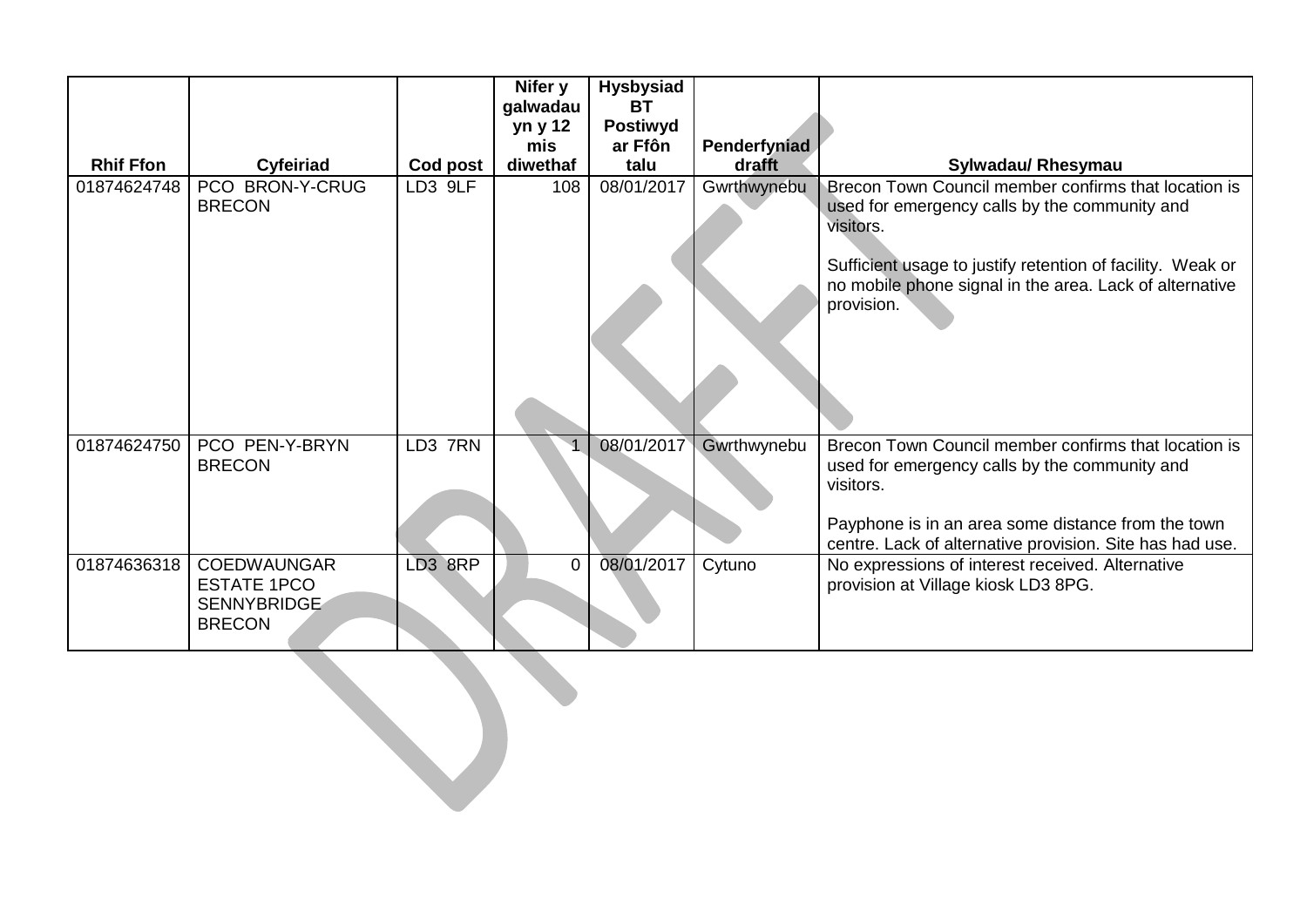|                  |                                                         |          | Nifer y<br>galwadau<br>yn y 12<br>mis | <b>Hysbysiad</b><br><b>BT</b><br><b>Postiwyd</b><br>ar Ffôn | Penderfyniad |                                                                                                                                                                                                                                                                                                                                                                |  |  |
|------------------|---------------------------------------------------------|----------|---------------------------------------|-------------------------------------------------------------|--------------|----------------------------------------------------------------------------------------------------------------------------------------------------------------------------------------------------------------------------------------------------------------------------------------------------------------------------------------------------------------|--|--|
| <b>Rhif Ffon</b> | Cyfeiriad                                               | Cod post | diwethaf                              | talu                                                        | drafft       | Sylwadau/ Rhesymau                                                                                                                                                                                                                                                                                                                                             |  |  |
| 01874636395      | PCO PCO1 SENNI<br><b>BRECON</b>                         | LD3 8SU  | $\Omega$                              | 08/01/2017                                                  | Gwrthwynebu  | Maescar Community Council - local residents have<br>contacted the Community Council and they DO NOT<br>support the removal of the Public Payphone, It should<br>be retained.<br>Isolated location. Weak or no mobile phone signal in<br>the area. Lack of alternative provision. Area popular<br>with tourists/outdoor activity recreation. Safety<br>concern. |  |  |
| 01874636435      | 636435 LAYBY A40<br>PENPONT FOR KIOSK<br>PENPONT BRECON | LD3 8ES  | $\overline{0}$                        | 08/01/2017                                                  | Gwrthwynebu  | Isolated community. Key transport route. Weak or no<br>mobile phone signal in the area. Lack of alternative<br>provision. Area popular with tourists/ outdoor activity<br>recreation.                                                                                                                                                                          |  |  |
|                  |                                                         |          |                                       |                                                             |              |                                                                                                                                                                                                                                                                                                                                                                |  |  |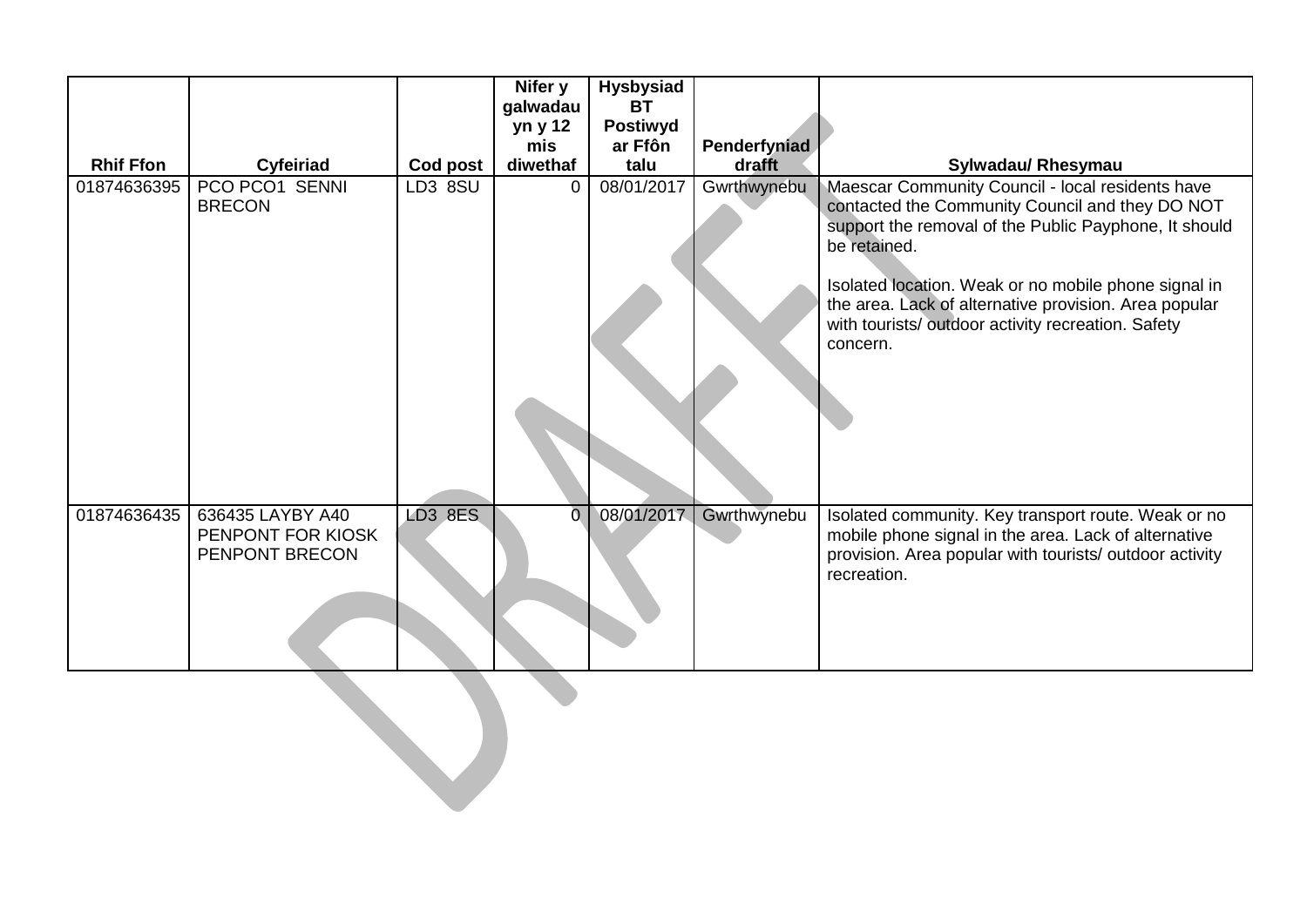|                  |                                                                                                         |          | Nifer y<br>galwadau<br>yn y 12<br>mis | <b>Hysbysiad</b><br><b>BT</b><br><b>Postiwyd</b><br>ar Ffôn | Penderfyniad |                                                                                                                                                                                                                                                                                                                     |
|------------------|---------------------------------------------------------------------------------------------------------|----------|---------------------------------------|-------------------------------------------------------------|--------------|---------------------------------------------------------------------------------------------------------------------------------------------------------------------------------------------------------------------------------------------------------------------------------------------------------------------|
| <b>Rhif Ffon</b> | Cyfeiriad                                                                                               | Cod post | diwethaf                              | talu                                                        | drafft       | Sylwadau/ Rhesymau                                                                                                                                                                                                                                                                                                  |
| 01874636529      | PCO PCO1<br><b>DEFYNNOG BRECON</b>                                                                      | LD3 8SL  | 4                                     | 08/01/2017                                                  | Gwrthwynebu  | Maescar Community Council require that the facility is<br>retained. Isolated community. Lack of alternative<br>provision. Area popular with tourists/ outdoor activity<br>recreation. Safety concern.                                                                                                               |
| 01874636545      | PCO 1PCO TRALLONG<br><b>BRECON</b>                                                                      | LD3 8HP  | $\overline{0}$                        | 08/01/2017                                                  | Gwrthwynebu  | Isolated community. Weak or no mobile phone signal<br>in the area. Lack of alternative provision. Area popular<br>with tourists/ outdoor activity recreation. Safety<br>concern.                                                                                                                                    |
| 01874638155      | 638155 SENNYBRIDGE<br><b>VILLAGE KIOSK HIGH</b><br><b>STREET</b><br><b>SENNYBRIDGE</b><br><b>BRECON</b> | LD3 8PG  | 33 <sup>°</sup>                       | 08/01/2017                                                  | Gwrthwynebu  | Maescar Community Council require that the facility is<br>retained. Sufficient usage to justify retention of facility.<br>Hub settlement for surrounding rural communities. Key<br>transport route. . Lack of alternative provision. Area<br>popular with tourists/ outdoor activity recreation. Safety<br>concern. |
|                  |                                                                                                         |          |                                       |                                                             |              |                                                                                                                                                                                                                                                                                                                     |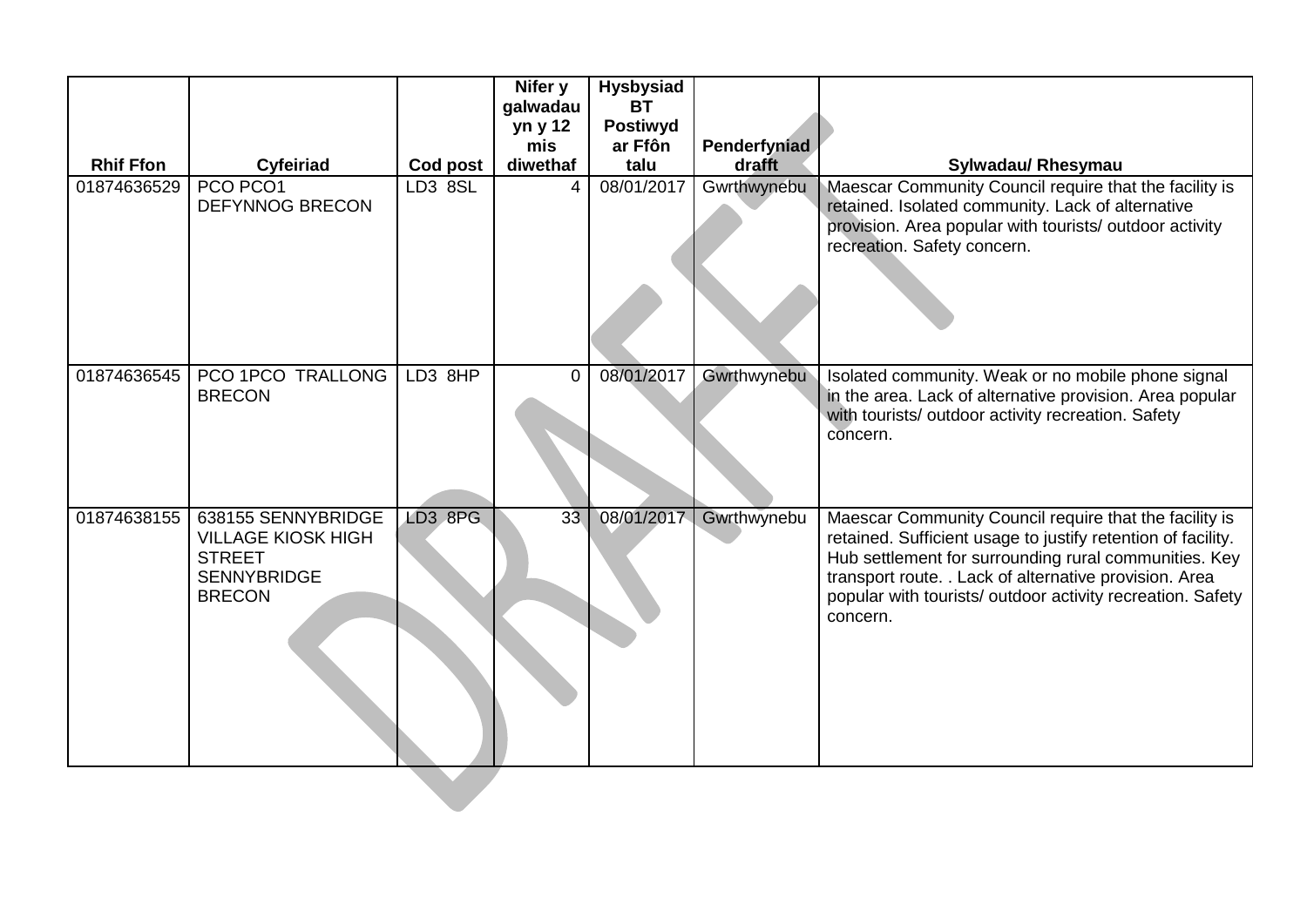|                  |                                                  |                     | Nifer y<br>galwadau<br>yn y 12 | <b>Hysbysiad</b><br>BT<br><b>Postiwyd</b> |                        |                                                                                                                                                           |
|------------------|--------------------------------------------------|---------------------|--------------------------------|-------------------------------------------|------------------------|-----------------------------------------------------------------------------------------------------------------------------------------------------------|
| <b>Rhif Ffon</b> | Cyfeiriad                                        | Cod post            | mis<br>diwethaf                | ar Ffôn<br>talu                           | Penderfyniad<br>drafft | <b>Sylwadau/ Rhesymau</b>                                                                                                                                 |
| 01874658229      | <b>LLANGORSE PCO1</b><br><b>LLANGORSE BRECON</b> | LD3 7UD             | 0                              | 15/12/2016                                | Mabwysiadu             | Llangors Community Council confirm that Kiosk (01874<br>658229) has already been adopted by Llangors Youth<br>& Community Centre so please do not remove. |
| 01874658259      | PCO PCO1<br>PENNORTH BRECON                      | LD3 7EJ             | 0                              | 15/12/2016                                | Cytuno                 | No expressions of interest received. Llangors<br>Community Council - have no objection to removal                                                         |
| 01874665213      | PCO PCO1<br><b>PENCELLI</b><br><b>BRECON</b>     | LD <sub>3</sub> 7LX | 3                              | 08/01/2017   Cytuno                       |                        | No expressions of interest received                                                                                                                       |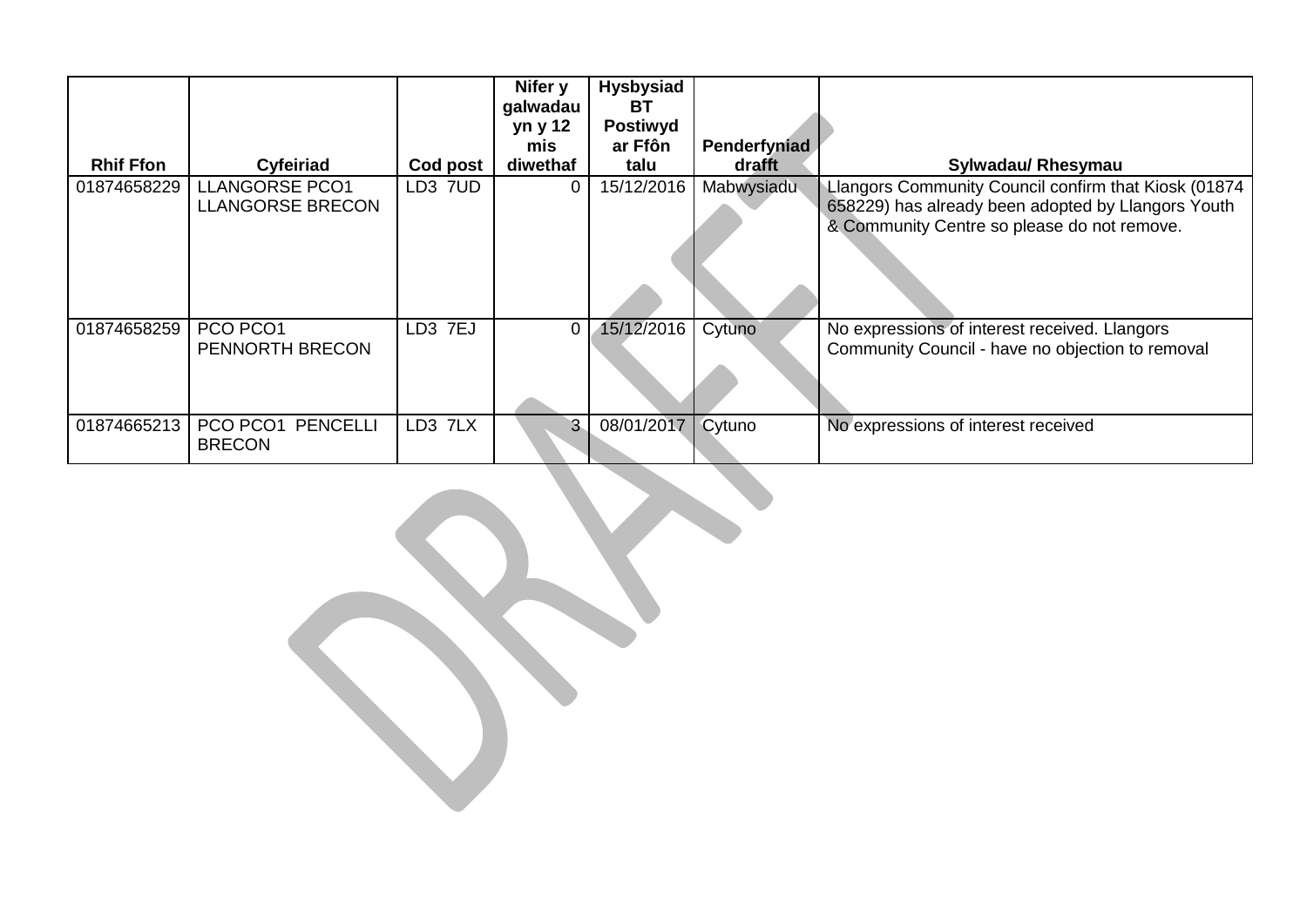|                  |                                              |          | Nifer y  | <b>Hysbysiad</b> |              |                                                                                                                                                                                                                                                                                                                                                                                                                                                                                                                                                                                                                                                                                                                                                          |
|------------------|----------------------------------------------|----------|----------|------------------|--------------|----------------------------------------------------------------------------------------------------------------------------------------------------------------------------------------------------------------------------------------------------------------------------------------------------------------------------------------------------------------------------------------------------------------------------------------------------------------------------------------------------------------------------------------------------------------------------------------------------------------------------------------------------------------------------------------------------------------------------------------------------------|
|                  |                                              |          | galwadau | <b>BT</b>        |              |                                                                                                                                                                                                                                                                                                                                                                                                                                                                                                                                                                                                                                                                                                                                                          |
|                  |                                              |          | yn y 12  | <b>Postiwyd</b>  |              |                                                                                                                                                                                                                                                                                                                                                                                                                                                                                                                                                                                                                                                                                                                                                          |
|                  |                                              |          | mis      | ar Ffôn          | Penderfyniad |                                                                                                                                                                                                                                                                                                                                                                                                                                                                                                                                                                                                                                                                                                                                                          |
| <b>Rhif Ffon</b> | Cyfeiriad                                    | Cod post | diwethaf | talu             | drafft       | Sylwadau/ Rhesymau                                                                                                                                                                                                                                                                                                                                                                                                                                                                                                                                                                                                                                                                                                                                       |
| 01874676211      | PCO PCO1<br>TALYBONT-ON-USK<br><b>BRECON</b> | LD3 7YS  | 42       | 15/12/2016       | Gwrthwynebu  | Aber Community Council confirms that this route<br>through the village is used a lot by Duke of Edinburgh<br>students and many use the pay phone. It is also on the<br>main Taff Trail cycle and hiking routes. Also BT<br>perhaps should have a notion of civic responsibility<br>and maintain a few payphones in strategic areas in the<br><b>Brecon Beacons National Park.</b><br>If this is not possible then the village would like to<br>purchase the phone box through Talybont on Usk<br>community council.<br>Sufficient usage to justify retention of facility. Isolated<br>location. Weak or no mobile phone signal in the area.<br>Lack of alternative provision. Area popular with<br>tourists/outdoor activity recreation. Safety concern. |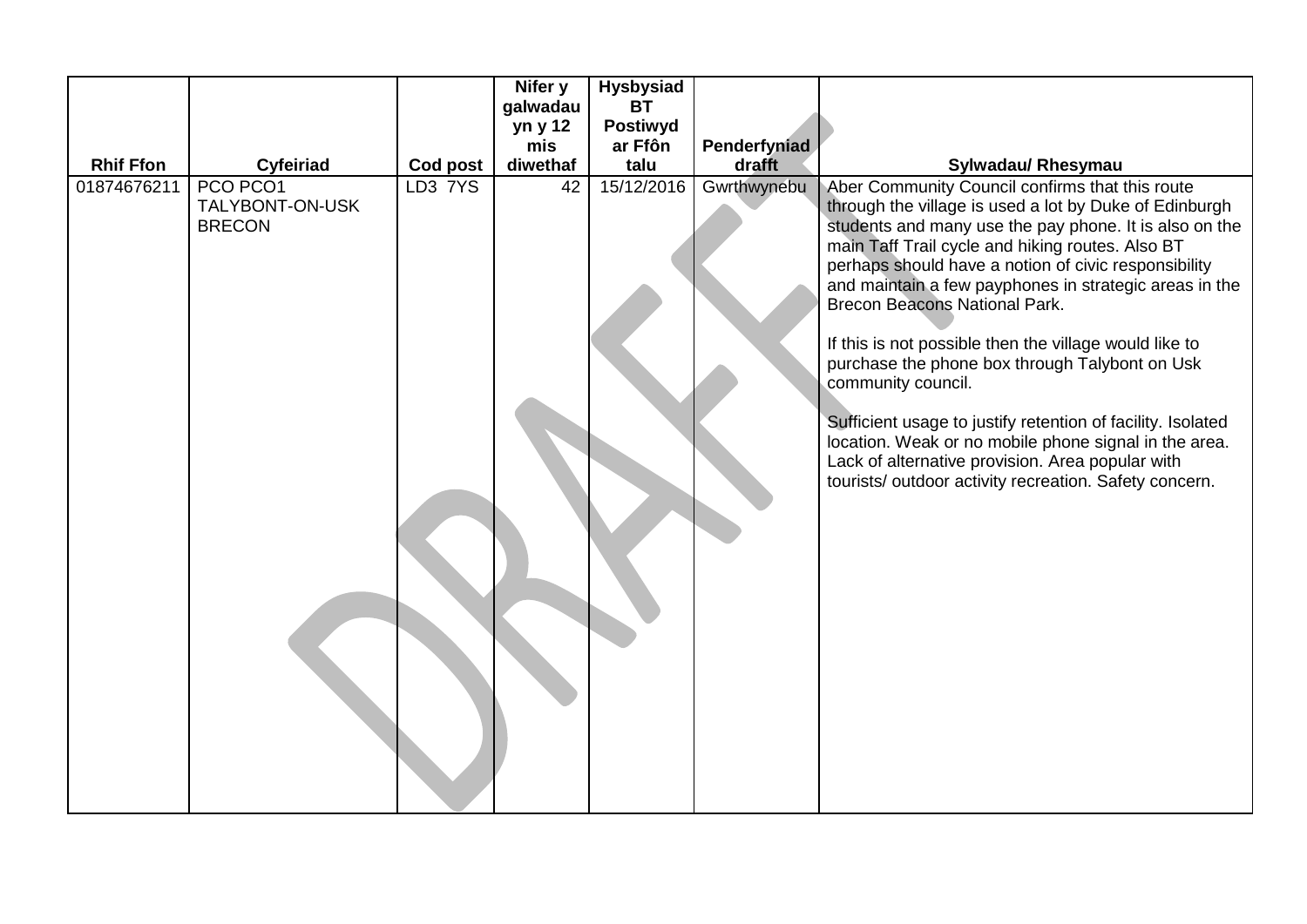|                  |                                              |          | Nifer y<br>galwadau<br>yn y 12<br>mis | <b>Hysbysiad</b><br><b>BT</b><br><b>Postiwyd</b><br>ar Ffôn | Penderfyniad |                                                                                                                                                                                                                                                                                                                                                                                                                                                                                                                                                      |
|------------------|----------------------------------------------|----------|---------------------------------------|-------------------------------------------------------------|--------------|------------------------------------------------------------------------------------------------------------------------------------------------------------------------------------------------------------------------------------------------------------------------------------------------------------------------------------------------------------------------------------------------------------------------------------------------------------------------------------------------------------------------------------------------------|
| <b>Rhif Ffon</b> | Cyfeiriad                                    | Cod post | diwethaf                              | talu                                                        | drafft       | Sylwadau/ Rhesymau                                                                                                                                                                                                                                                                                                                                                                                                                                                                                                                                   |
| 01874676220      | PCO PCO1<br>TALYBONT-ON-USK<br><b>BRECON</b> | LD3 7YX  | 62                                    | 15/12/2016                                                  | Gwrthwynebu  | Sufficient usage to justify retention of facility. Hub<br>settlement for surrounding rural communities. Weak or<br>no mobile phone signal in the area. Lack of alternative<br>provision. Area popular with tourists/ outdoor activity<br>recreation.                                                                                                                                                                                                                                                                                                 |
| 01874711302      | PCO PCO1 TREFECCA<br><b>BRECON</b>           | LD3 0PW  | $\mathbf 1$                           | 15/12/2016                                                  | Mabwysiadu   | Talgarth Town Council has made a request to adopt<br>pay Phone Kiosk                                                                                                                                                                                                                                                                                                                                                                                                                                                                                 |
| 01874730236      | PCO PCO1 BWLCH<br><b>BRECON</b>              | LD3 7HX  | 0                                     | 15/12/2016                                                  | Gwrthwynebu  | Cmwdu Community Council oppose the removal of<br>payphone. Poor mobile phone coverage is an issue in<br>the area. Payphone is essential for emergency use<br>particularly for visitors in the area. Using the Beacons<br>way long distance walking route.<br>Local Powys County Councillor has confirmed support<br>to retain this payphone.<br>Isolated location. Key transport route. Weak or no<br>mobile phone signal in the area. Lack of alternative<br>provision. Area popular with tourists/ outdoor activity<br>recreation. Safety concern. |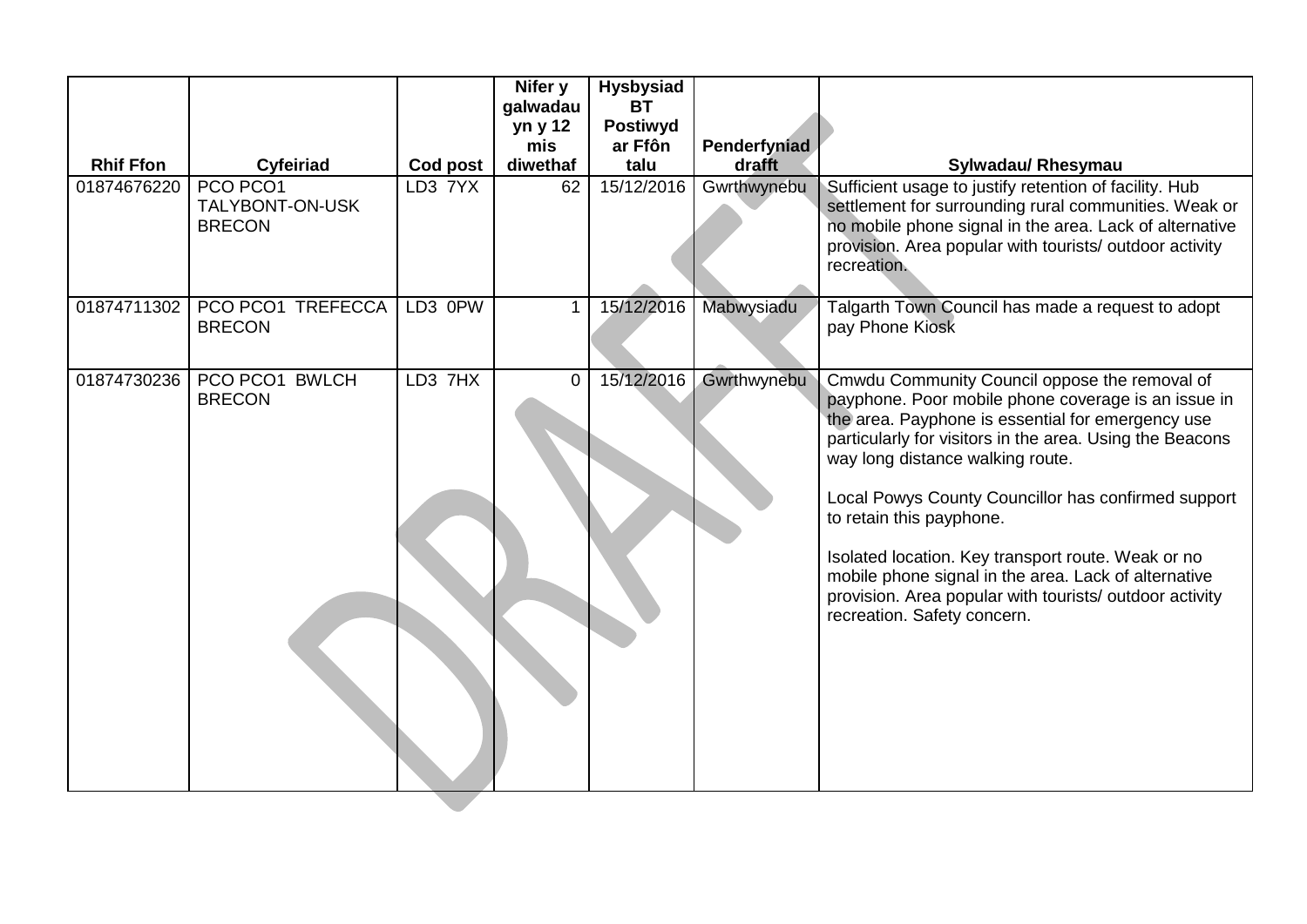|                  |                                                      |          | Nifer y  | <b>Hysbysiad</b> |              |                                                                                                                                                                                                                                                                                                                                                                                                                                                                                                                                                                                                                                                                                                                                       |
|------------------|------------------------------------------------------|----------|----------|------------------|--------------|---------------------------------------------------------------------------------------------------------------------------------------------------------------------------------------------------------------------------------------------------------------------------------------------------------------------------------------------------------------------------------------------------------------------------------------------------------------------------------------------------------------------------------------------------------------------------------------------------------------------------------------------------------------------------------------------------------------------------------------|
|                  |                                                      |          | galwadau | <b>BT</b>        |              |                                                                                                                                                                                                                                                                                                                                                                                                                                                                                                                                                                                                                                                                                                                                       |
|                  |                                                      |          | yn y 12  | <b>Postiwyd</b>  |              |                                                                                                                                                                                                                                                                                                                                                                                                                                                                                                                                                                                                                                                                                                                                       |
|                  |                                                      |          | mis      | ar Ffôn          | Penderfyniad |                                                                                                                                                                                                                                                                                                                                                                                                                                                                                                                                                                                                                                                                                                                                       |
| <b>Rhif Ffon</b> | Cyfeiriad                                            | Cod post | diwethaf | talu             | drafft       | Sylwadau/ Rhesymau                                                                                                                                                                                                                                                                                                                                                                                                                                                                                                                                                                                                                                                                                                                    |
| 01874730258      | O/S TOILETS.A479<br>1PCO CWMDU<br><b>CRICKHOWELL</b> | NP8 1RU  | 8        | 15/12/2016       | Gwrthwynebu  | Cwmdu Community Council confirms that<br>The road is a very busy route for traffic especially<br>motorbikes. It would mean that there is no public<br>phone between Talgarth and Crickhowell. Many<br>accidents in the area.<br>Payphone is essential for emergency use particularly<br>for visitors in the area. Using the Beacons way long<br>distance walking route.<br>Local Powys County Councillor has confirmed support<br>to retain this payphone.<br>Isolated community. Key transport route. No mobile<br>phone signal in the area. Lack of alternative provision.<br>Area popular with tourists/ outdoor activity recreation.<br>Safety concern. Required due to proximity to local<br>emergency facility (defibrillator). |
|                  |                                                      |          |          |                  |              |                                                                                                                                                                                                                                                                                                                                                                                                                                                                                                                                                                                                                                                                                                                                       |
|                  |                                                      |          |          |                  |              |                                                                                                                                                                                                                                                                                                                                                                                                                                                                                                                                                                                                                                                                                                                                       |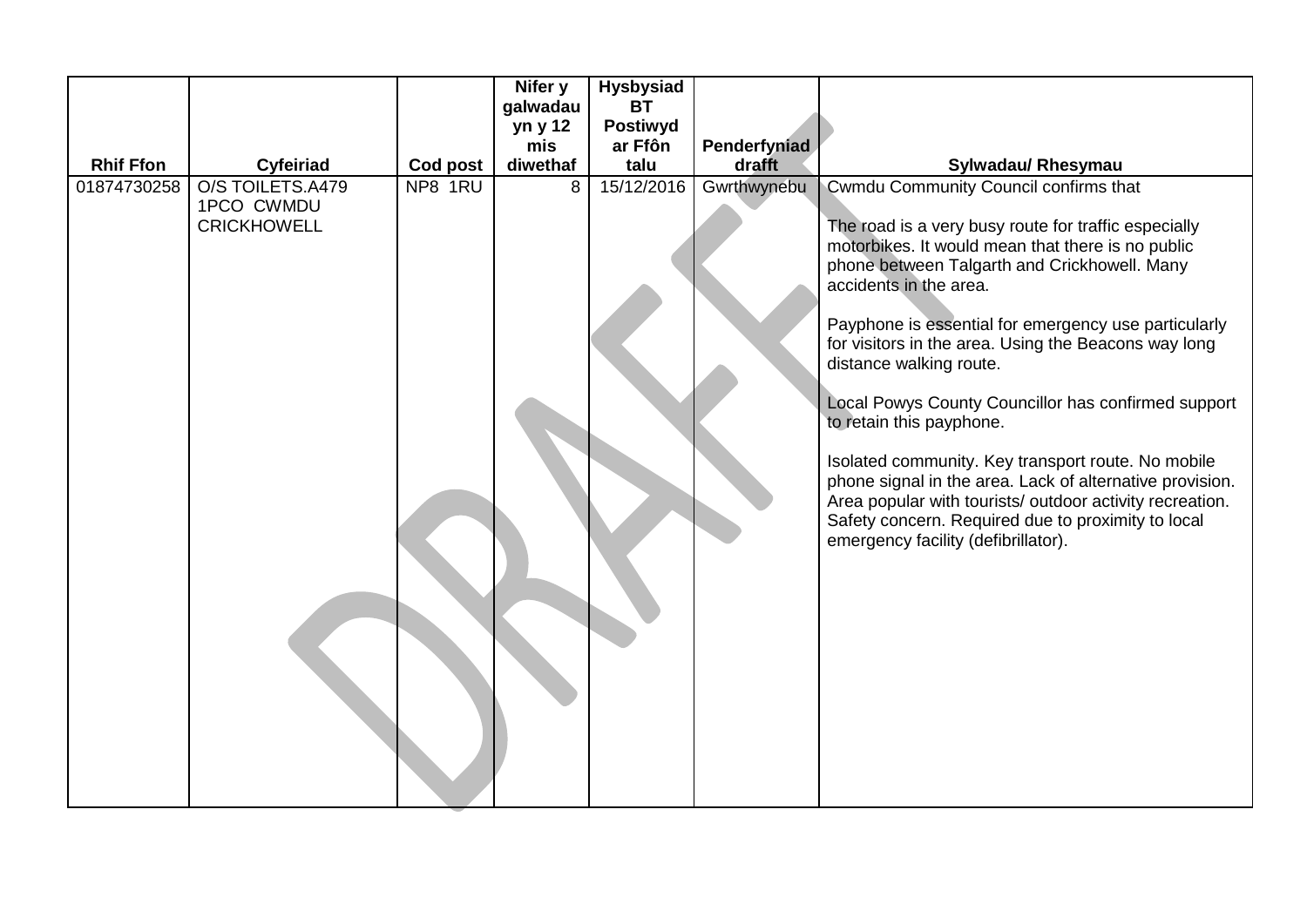| <b>Rhif Ffon</b> | Cyfeiriad                                         | Cod post | Nifer y<br>galwadau<br>yn y 12<br>mis<br>diwethaf | <b>Hysbysiad</b><br>ВT<br><b>Postiwyd</b><br>ar Ffôn<br>talu | <b>Penderfyniad</b><br>drafft | Sylwadau/ Rhesymau                                                                                                                                                                                                                                                                                                                                                                                                                            |
|------------------|---------------------------------------------------|----------|---------------------------------------------------|--------------------------------------------------------------|-------------------------------|-----------------------------------------------------------------------------------------------------------------------------------------------------------------------------------------------------------------------------------------------------------------------------------------------------------------------------------------------------------------------------------------------------------------------------------------------|
| 01874730259      | PCO 1PCO<br><b>TRETOWER</b><br><b>CRICKHOWELL</b> | NP8 1RF  | 0                                                 | 15/12/2016                                                   | Gwrthwynebu                   | Cmwdu Community Council oppose the removal of<br>payphone. Poor mobile phone coverage is an issue in<br>the area. Payphone is essential for emergency use<br>particularly for visitors in the area. Using the Beacons<br>way long distance walking route.<br>Isolated community. Weak or no mobile phone signal<br>in the area. Lack of alternative provision. Safety<br>concern. Area popular with tourists/ outdoor activity<br>recreation. |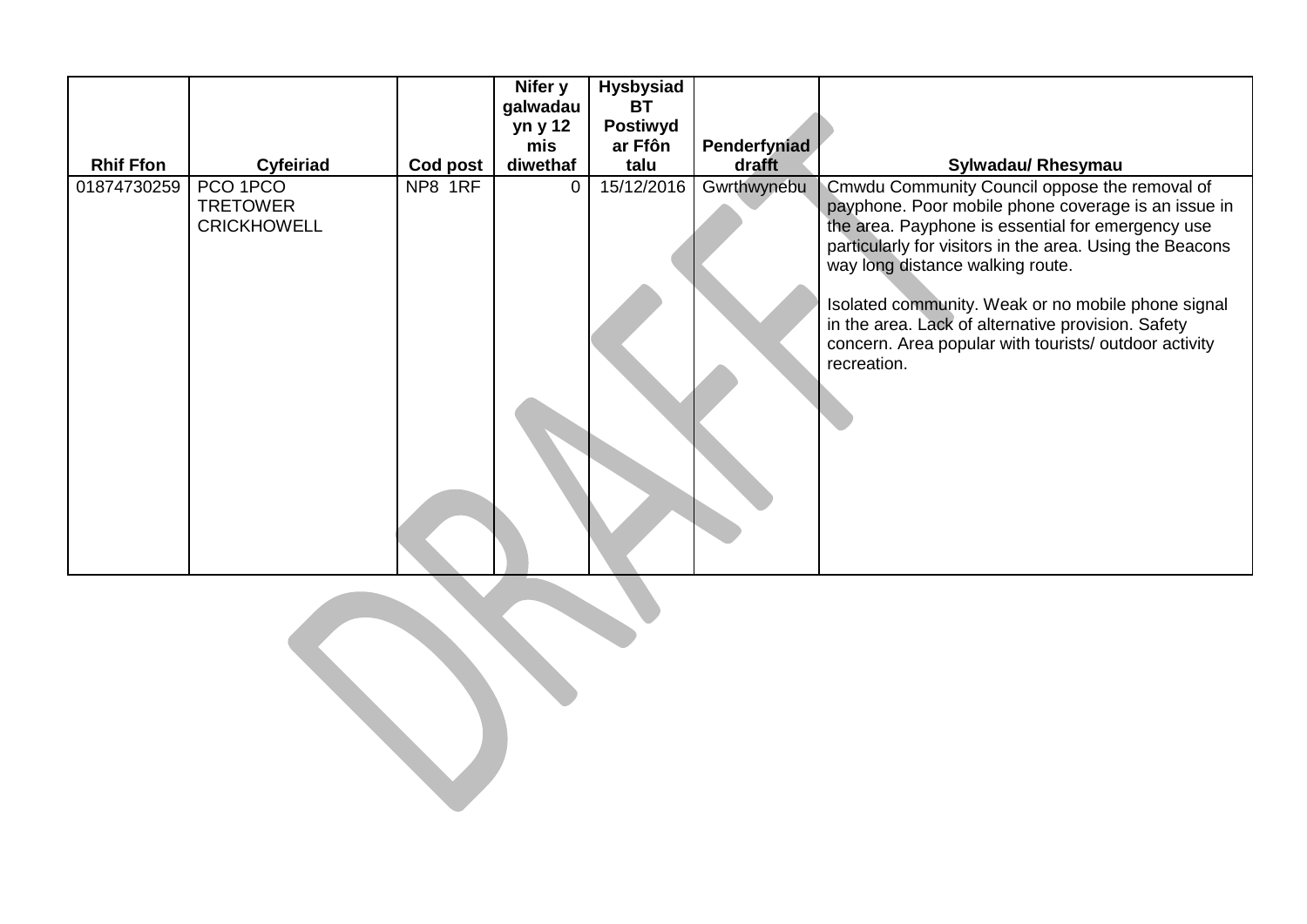|                  |                                                                          |          | Nifer y        | <b>Hysbysiad</b> |              |                                                                                                                                                                                                                                                                                                                                                                                                                                                                                                                                                                                                                                                                                                                                                                                                                      |
|------------------|--------------------------------------------------------------------------|----------|----------------|------------------|--------------|----------------------------------------------------------------------------------------------------------------------------------------------------------------------------------------------------------------------------------------------------------------------------------------------------------------------------------------------------------------------------------------------------------------------------------------------------------------------------------------------------------------------------------------------------------------------------------------------------------------------------------------------------------------------------------------------------------------------------------------------------------------------------------------------------------------------|
|                  |                                                                          |          | galwadau       | <b>BT</b>        |              |                                                                                                                                                                                                                                                                                                                                                                                                                                                                                                                                                                                                                                                                                                                                                                                                                      |
|                  |                                                                          |          | yn y 12        | <b>Postiwyd</b>  |              |                                                                                                                                                                                                                                                                                                                                                                                                                                                                                                                                                                                                                                                                                                                                                                                                                      |
|                  |                                                                          |          | mis            | ar Ffôn          | Penderfyniad |                                                                                                                                                                                                                                                                                                                                                                                                                                                                                                                                                                                                                                                                                                                                                                                                                      |
| <b>Rhif Ffon</b> | Cyfeiriad                                                                | Cod post | diwethaf       | talu             | drafft       | Sylwadau/ Rhesymau                                                                                                                                                                                                                                                                                                                                                                                                                                                                                                                                                                                                                                                                                                                                                                                                   |
| 01874730298      | PCO DYFFRYN<br><b>CRAWNON</b><br><b>LLANGYNIDR</b><br><b>CRICKHOWELL</b> | NP8 1NU  | 5 <sup>5</sup> | 15/12/2016       | Gwrthwynebu  | Llangynidr Community Council - has a strong<br>objection, on safety grounds, to the removal of the<br>kiosks from Llangynidr. In an area of poor mobile<br>coverage such as this, there is no substitute for a land<br>line. In an emergency, whether it be on the river, canal<br>or miles from the village, the security of a landline is<br>essential.<br>DCGECIC confirms that the Public Call Box is a vital<br>emergency communications link in an area of remote<br>rural residencies and farms and which is frequently<br>used by walkers, cyclists, armed services etc. but does<br>not benefit from any mobile telephone coverage.<br>Isolated community. No mobile phone signal in the<br>area. Lack of alternative provision. Area popular with<br>tourists/outdoor activity recreation. Safety concern. |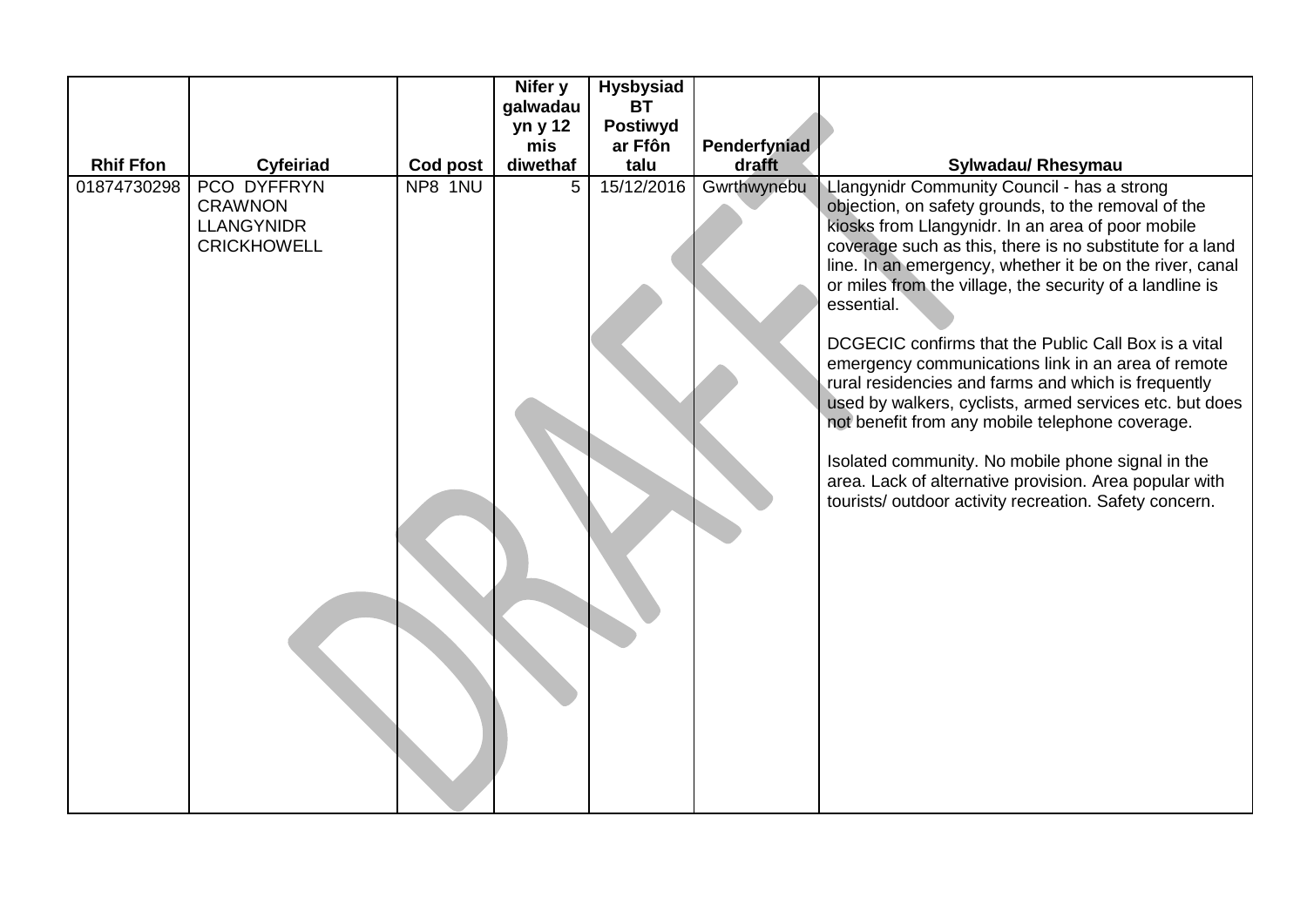| <b>Rhif Ffon</b><br>Cyfeiriad<br>PCO COED YR YNYS<br>01874730377<br><b>ROAD LLANGYNIDR</b><br><b>CRICKHOWELL</b> |          | Nifer y<br>galwadau | <b>Hysbysiad</b><br><b>BT</b> |              |                                                                                                                                                                                                                                                                                                                                                                                                                                                                                                                                              |
|------------------------------------------------------------------------------------------------------------------|----------|---------------------|-------------------------------|--------------|----------------------------------------------------------------------------------------------------------------------------------------------------------------------------------------------------------------------------------------------------------------------------------------------------------------------------------------------------------------------------------------------------------------------------------------------------------------------------------------------------------------------------------------------|
|                                                                                                                  |          | yn y 12             | <b>Postiwyd</b>               |              |                                                                                                                                                                                                                                                                                                                                                                                                                                                                                                                                              |
|                                                                                                                  |          | mis                 | ar Ffôn                       | Penderfyniad |                                                                                                                                                                                                                                                                                                                                                                                                                                                                                                                                              |
|                                                                                                                  | Cod post | diwethaf            | talu                          | drafft       | Sylwadau/ Rhesymau                                                                                                                                                                                                                                                                                                                                                                                                                                                                                                                           |
|                                                                                                                  | NP8 1NA  | 0                   | 15/12/2016                    | Gwrthwynebu  | Llangynidr Community Council - has a strong<br>objection, on safety grounds, to the removal of the<br>kiosks from Llangynidr. In an area of poor mobile<br>coverage such as this, there is no substitute for a land<br>line. In an emergency, whether it be on the river, canal<br>or miles from the village, the security of a landline is<br>essential.<br>Isolated community. Weak or no mobile phone signal<br>in the area. Lack of alternative provision. Area popular<br>with tourists/ outdoor activity recreation. Safety<br>concern |